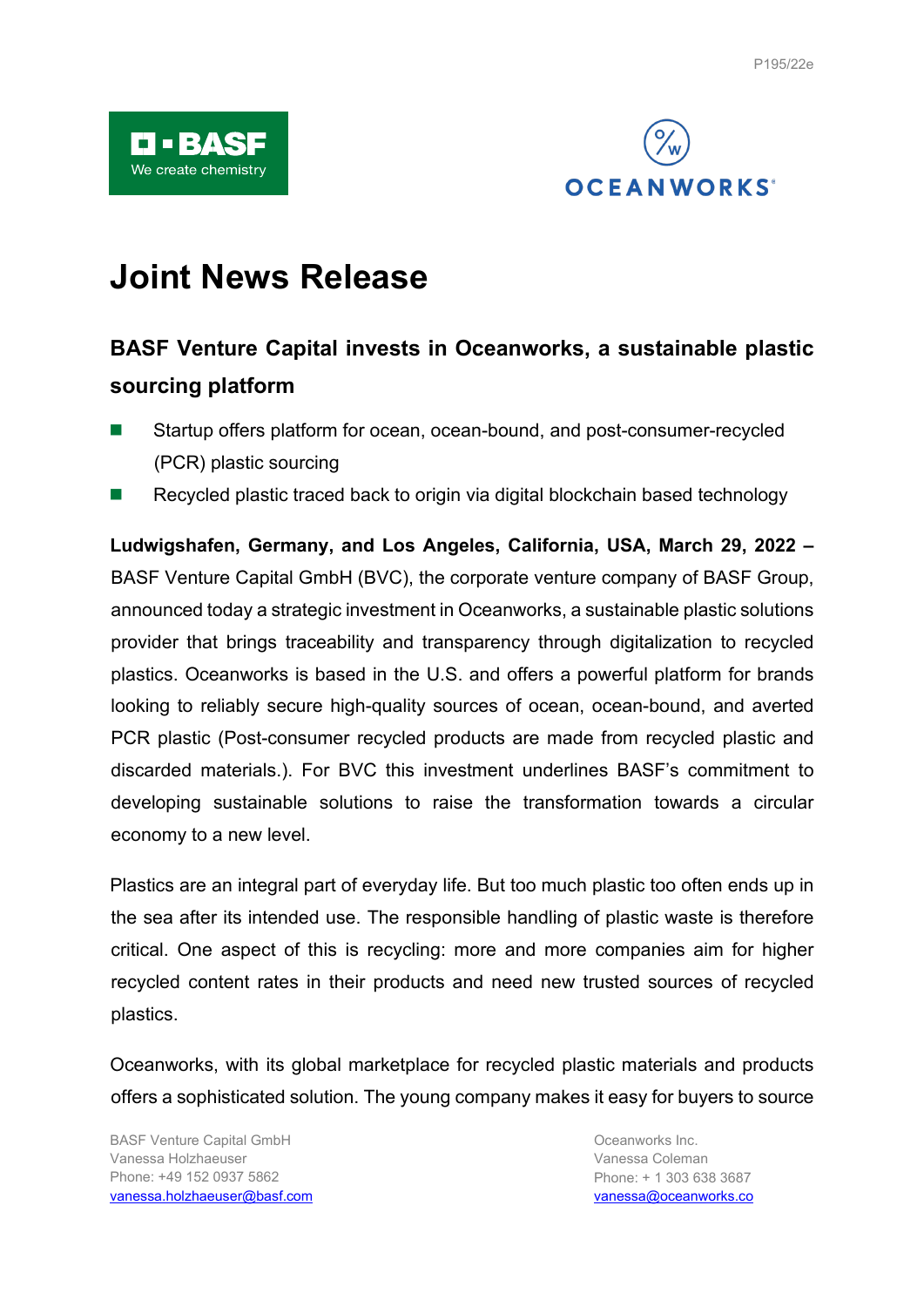recycled plastics likely to add to the 11 million tons of plastic flowing into the ocean each year. Digitized blockchain-based traceability, material quality assurance, global logistics and marketing support are part of Oceanworks' offer for its customers and their partners.

BASF Venture Capital's investment comes as a part of Oceanworks Series Seed financing, enabling the company to accelerate the development of its sourcing engine and track-and-trace verification for recycled ocean plastic. The parties have agreed not to disclose the financial details of the investment.

"Oceanworks' traceability tools add real value to reducing plastic waste." said Markus Solibieda, Managing Director of BASF Venture Capital. "With this investment and the collaboration with Oceanworks, we support BASF's goal of providing its customers with sustainable solutions to further improve the production, use and recycling of plastics."

One example of BASF's commitment to reducing plastic waste in the environment is the Alliance to End Plastic Waste [\(AEPW\).](https://www.basf.com/global/en/who-we-are/sustainability/we-produce-safely-and-efficiently/environmental-protection/resources-and-ecosystems/engagement-against-plastic-waste/Alliance-to-end-plastic-waste.html) BASF supports the AEPW as a co-founding member since a collaborative effort of companies, governmental and nongovernmental organizations as well as civil society is necessary to address the global challenge of mismanaged plastic waste.

"Plastic waste in the environment is a huge global challenge, and no one can tackle this alone. We need many different solutions and actors such as industry, politics and civil society working together. This is one of the reasons why BASF co-founded the Alliance to End Plastic Waste in 2019. To protect our planet's resources, we need to transform the way we live and do business. Oceanworks is a great addition to achieve our ambitious targets," said Dr. Martin Kayser, Senior Vice President Corporate Projects at BASF.

BASF and Oceanworks are now examining how they can join forces to promote the development of technologies that accelerate plastics recycling and bring these new traceable ocean plastic materials to global customers.

"Oceanworks is excited to partner with BASF to propel the growth of our new business model for responsible plastic sourcing backed by real-time, digitized shore-to-shelf